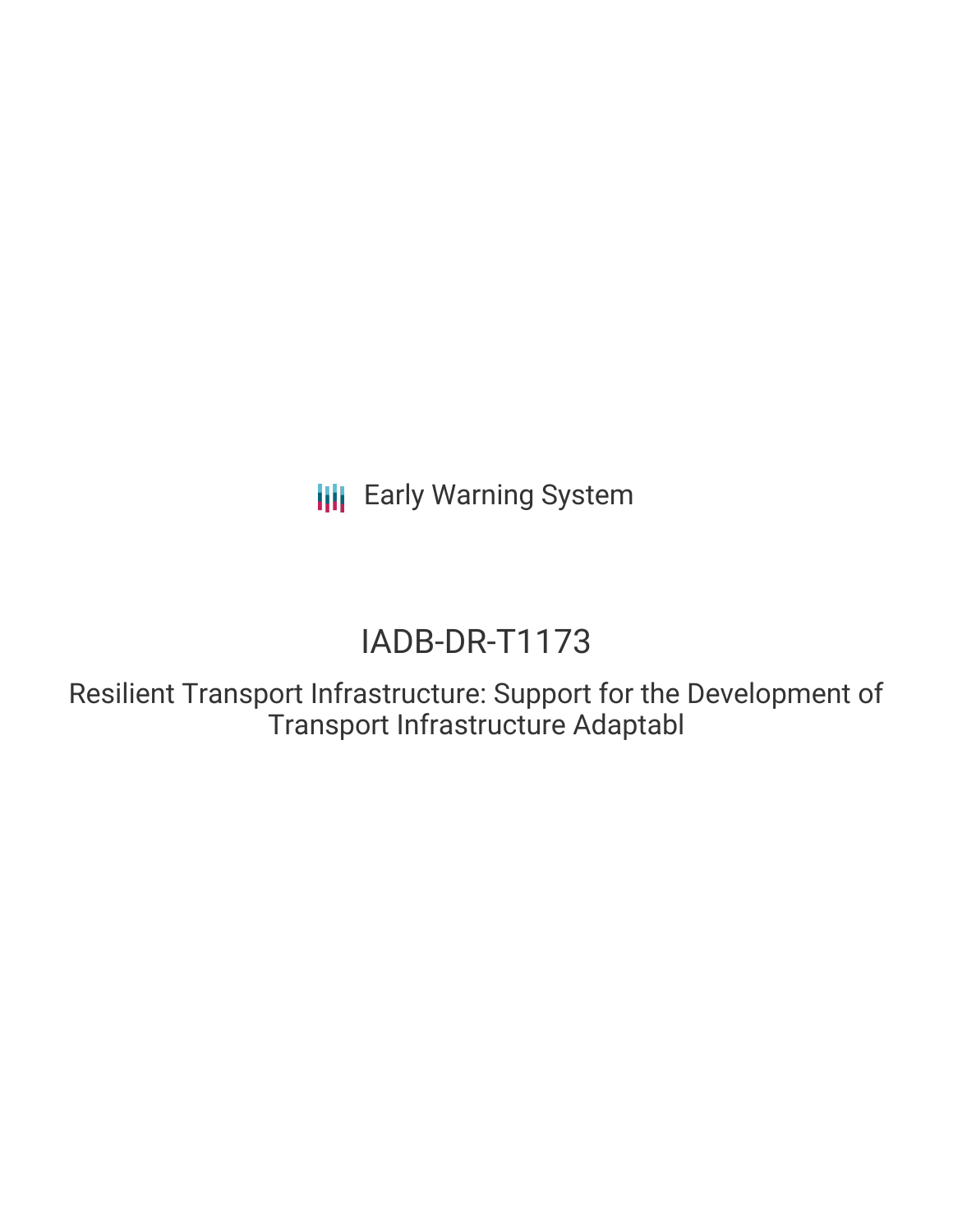

#### Early Warning System Resilient Transport Infrastructure: Support for the Development of Transport Infrastructure Adaptabl IADB-DR-T1173

## **Quick Facts**

| <b>Countries</b>               | Dominican Republic                     |
|--------------------------------|----------------------------------------|
| <b>Financial Institutions</b>  | Inter-American Development Bank (IADB) |
| <b>Status</b>                  | Approved                               |
| <b>Bank Risk Rating</b>        | C                                      |
| <b>Voting Date</b>             | 2018-07-26                             |
| <b>Sectors</b>                 | Infrastructure, Transport              |
| <b>Investment Type(s)</b>      | Grant                                  |
| <b>Investment Amount (USD)</b> | $$0.65$ million                        |
| <b>Grant Amount (USD)</b>      | $$0.65$ million                        |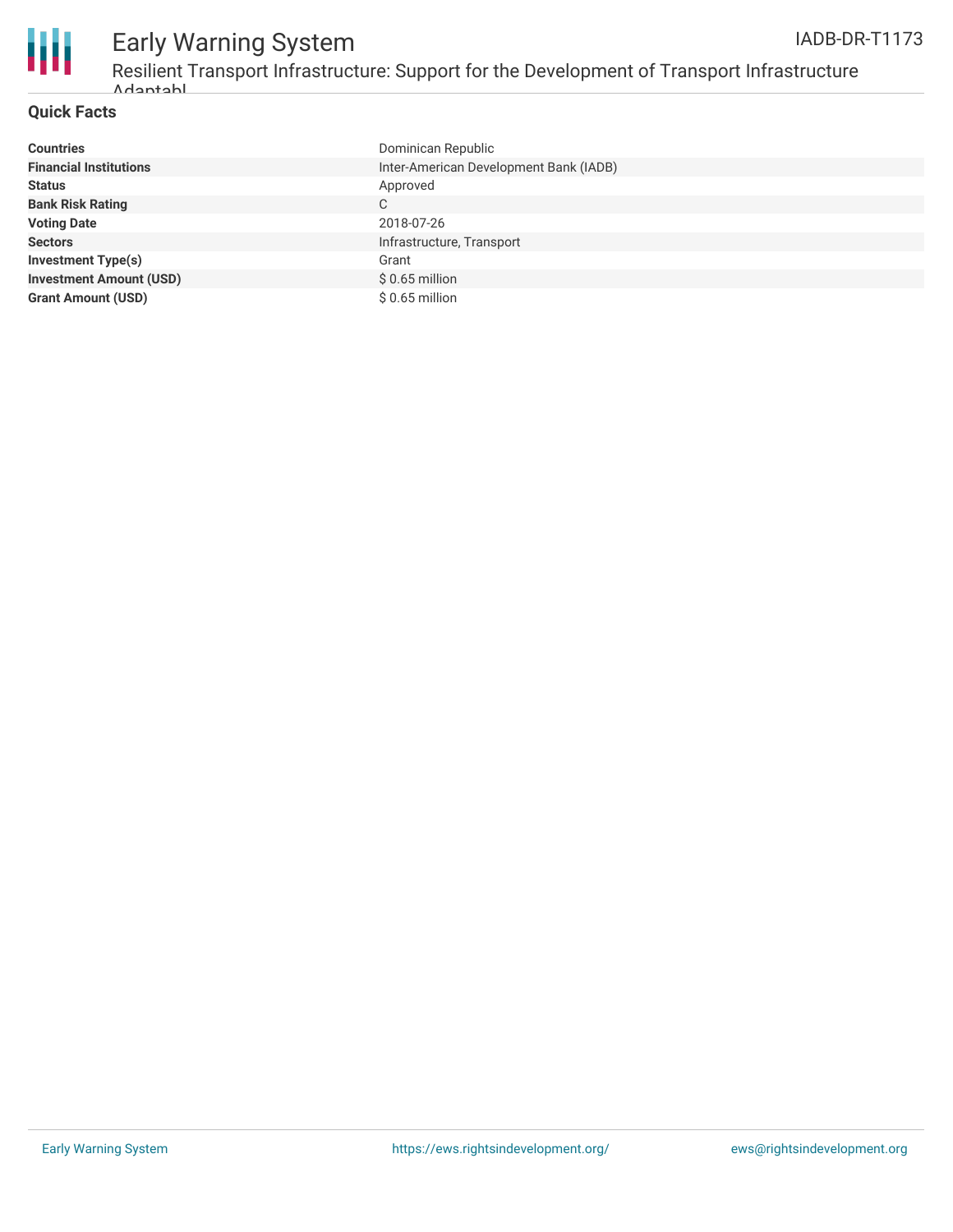

# **Project Description**

The Inter-American Developmetn Bank has released little information about this project as of the time of writing. On its website, it says that the obective of the project is to support the Government of the Dominican Republic in the integration of the development of a comprehensive risk management system that considers climate and natural disaster risk scenarios, implementing flood risk model HydroBID-Flood to prioritize the interventions in road assets. The technical cooperation will also update the national road network inventory and qualify diagnosis of bridges and corridors, as well as strengthen the technical criteria for the design, planning and prioritization of transport infrastructure.

The technical cooperation is divided into two operations with unspecified roles and responsibilities.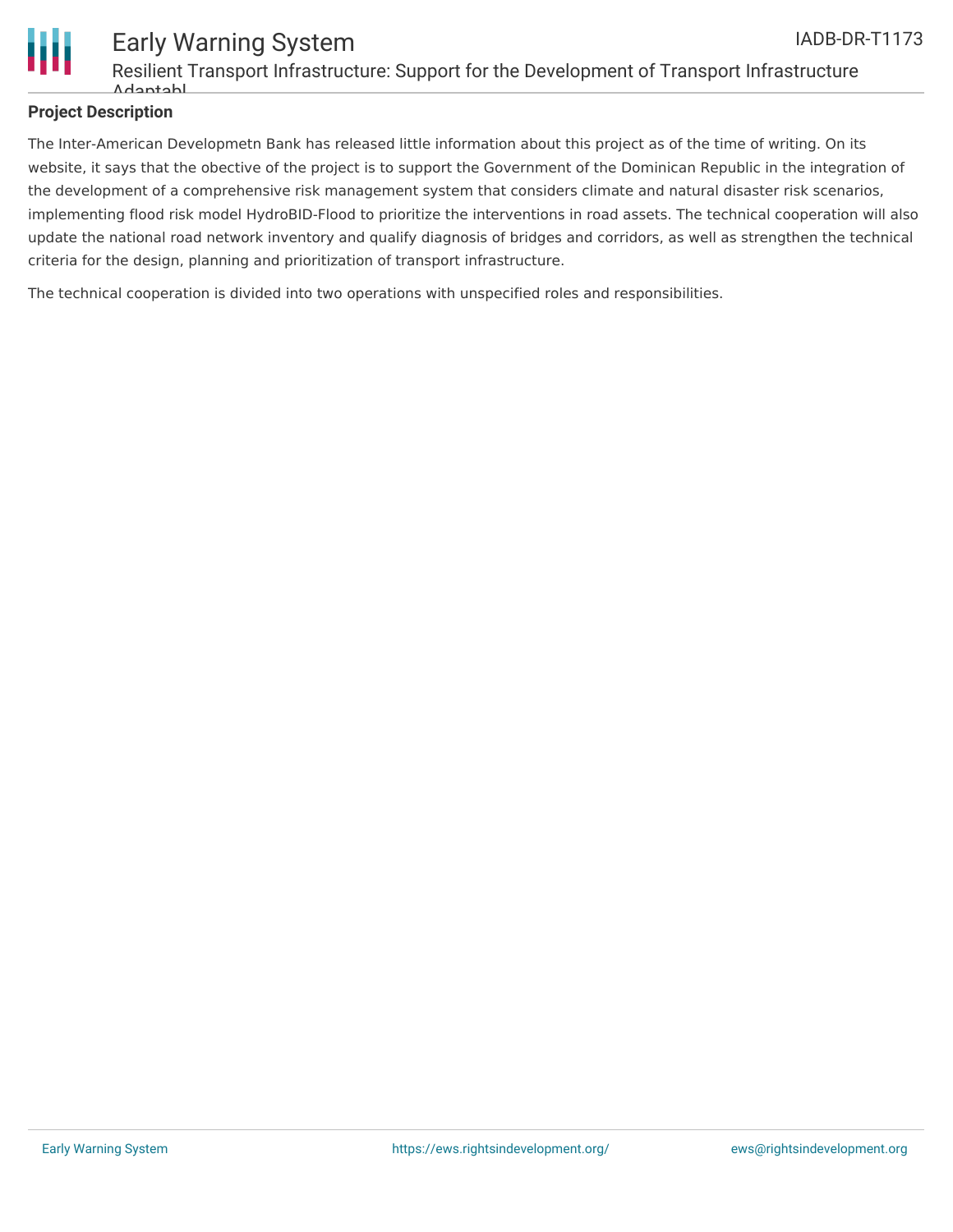

# Ш

# Early Warning System Resilient Transport Infrastructure: Support for the Development of Transport Infrastructure Adaptabl

# **Investment Description**

• Inter-American Development Bank (IADB)

Funding from the Inter-American Development Bank will come from the Nationally Determined Contributions Pipeline Accelerator Multi-Donor Trust Fund (ACL).